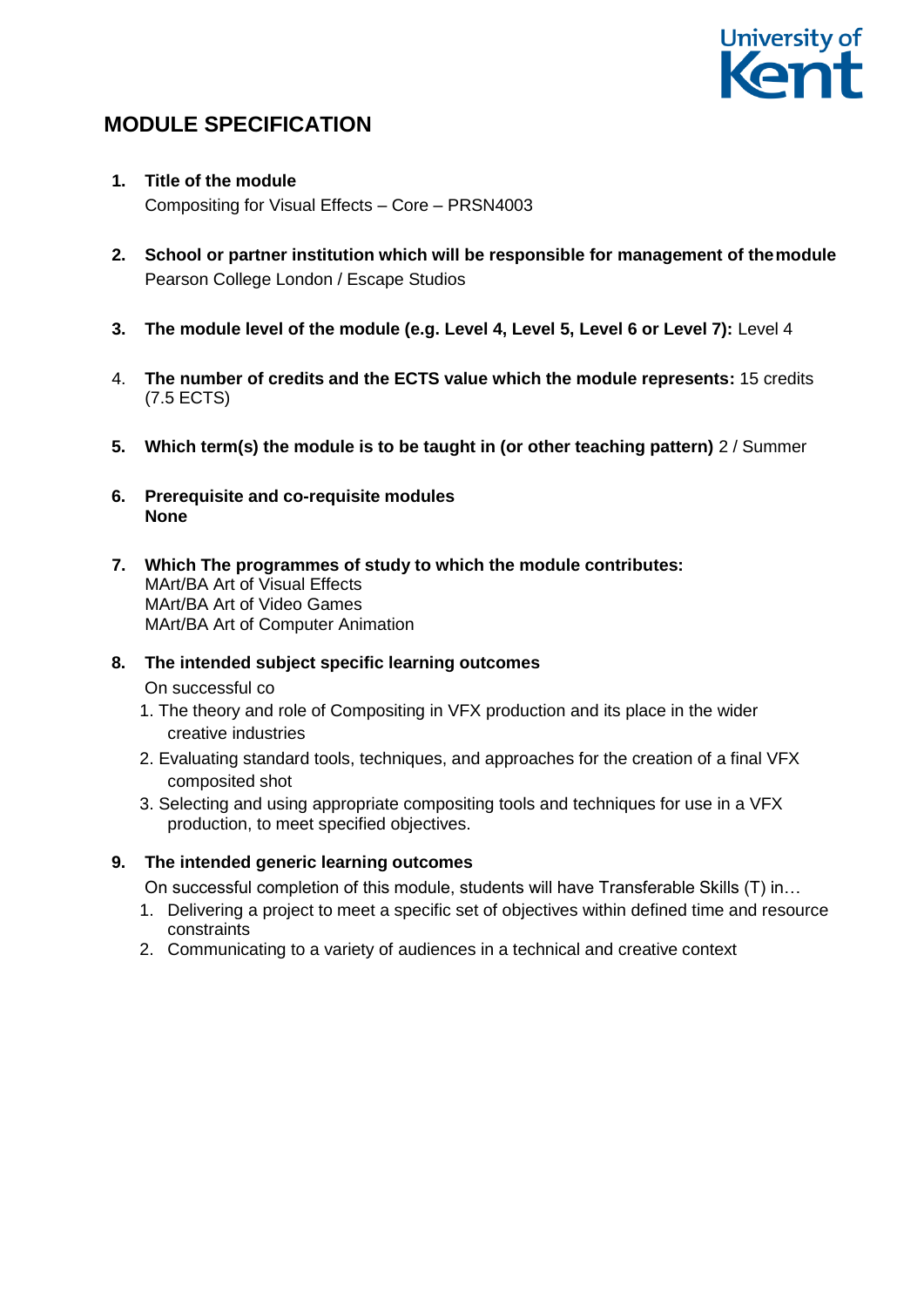

# **10. A synopsis of the curriculum**

This module introduces students to the fundamentals of layering multiple image elements in an efficient workflow. It takes students from zero experience to providing a sound foundation on which to build their compositing skills. Through intensive hands-on projects students begin to learn the latest software and techniques, including compositing, colour correction and keying. The aims are:

- To develop students' understanding of the use and role of Compositing in Visual **Effects**
- To gain a grounding in basic practice that will inform students work and will relate to or complement a chosen career path.

Keywords: Compositing, colour, keying, VFX

Outline syllabus:

- Compositing theory and concepts
- Premultiplied images
- 2D tracking
- Rotoscoping
- Rig removal
- Keying
- Colour correction and grading

# **11. Indicative Reading List**

# *Recommended*

- *Compositing Visual Effects: Essentials for the Aspiring Artist*, 2nd Edition, Wright, Steve (2011). Focal Press
- *Rotoscoping: Techniques and Tools for the Aspiring Artist*, Bratt, Benjamin, (2011), Focal press
- *Light for Visual Artists: Understanding & Using Light in Art & Design*, Richard Yot, Laurence King Publishers (2011)
- *If It's Purple, Someone's Gonna Die: The Power of Color in Visual Storytelling*, Bellantoni, Patti. (2005). Focal Press

# *Electronic*

- <https://www.thefoundry.co.uk/>
- <http://www.fxguide.com/>
- <http://www.cinefex.com/>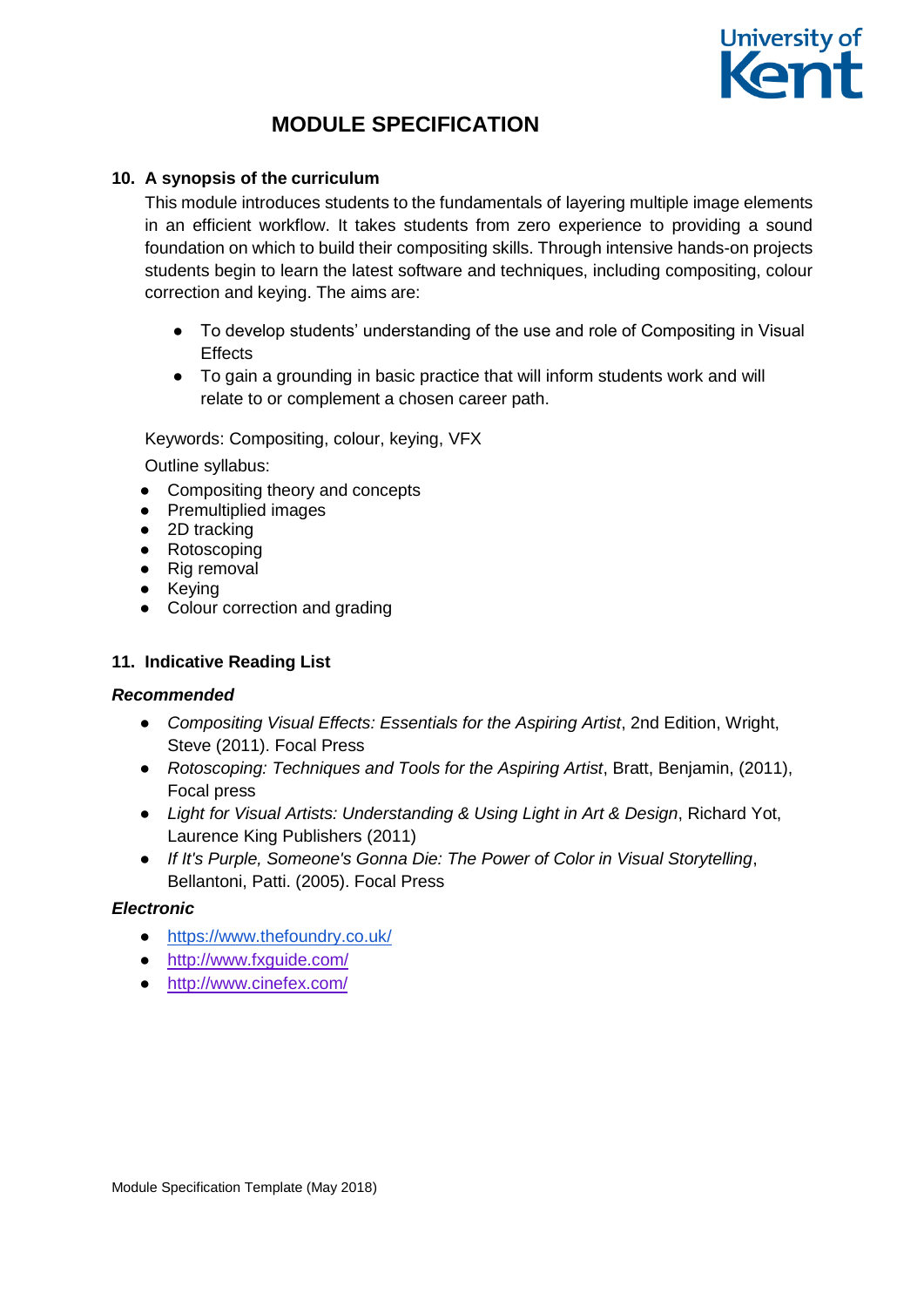

## **12. Learning and Teaching Methods**

Learning and teaching takes place through four key modes of delivery. These provide a blend of technical skills training, exploration of theory and praxis, application in the studio, and self- directed study and development time. The balance differs depending on the type of module. As this is a Craft module, the balance is skewed in favour of Skills Sessions.

| Total                  | 150 hours  |
|------------------------|------------|
| Self-Directed          | c. 25 hrs  |
| Studio Time            | $c.45$ hrs |
| Tutorials              | c. 20 hrs  |
| <b>Skills Sessions</b> | $c.60$ hrs |

## **13. Assessment methods and how these relate to testing achievement of the intended module learning outcomes**

Formative assessment will be provided throughout the module, both in terms of feedback on work in progress during Skills Sessions and Tutorials.

Summative assessment will be based on a Portfolio and Retrospective, and assessed using one or more of the Assessment Types (see Programme Specification).

#### **Compositing exercise (Formative 0%)**

This provides formative input into students' development. This is a basic compositing exercise and students will be expected to understand the basic compositing pipeline. Present for formative feedback at a Studio Crit.

#### **Assignment 1: Product (75%)**

The assessment will test Learning Outcomes: I1, S1, T1

Create a final composited shot from supplied materials to a brief with strict guidelines and limitations. Presenting for a Panel Crit, the student will be required to demonstrate how they have met the Learning Outcomes in their work.

The scope and size of this piece of work will be defined by the brief and the learning outcomes, and will take into account the length of time and skill level of the students.

#### **Assignment 2: Retrospective (25%)**

The assessment will test Learning outcomes: K1, T2

The student will be required to use the learning outcomes as starting points for an enquiry into their work over the course of the module. How does your work relate to established theory and practice? How well did they do? What might they do differently next time? They will need to write their analysis, give themselves a grade based on the grading criteria, and present this for moderation and assessment.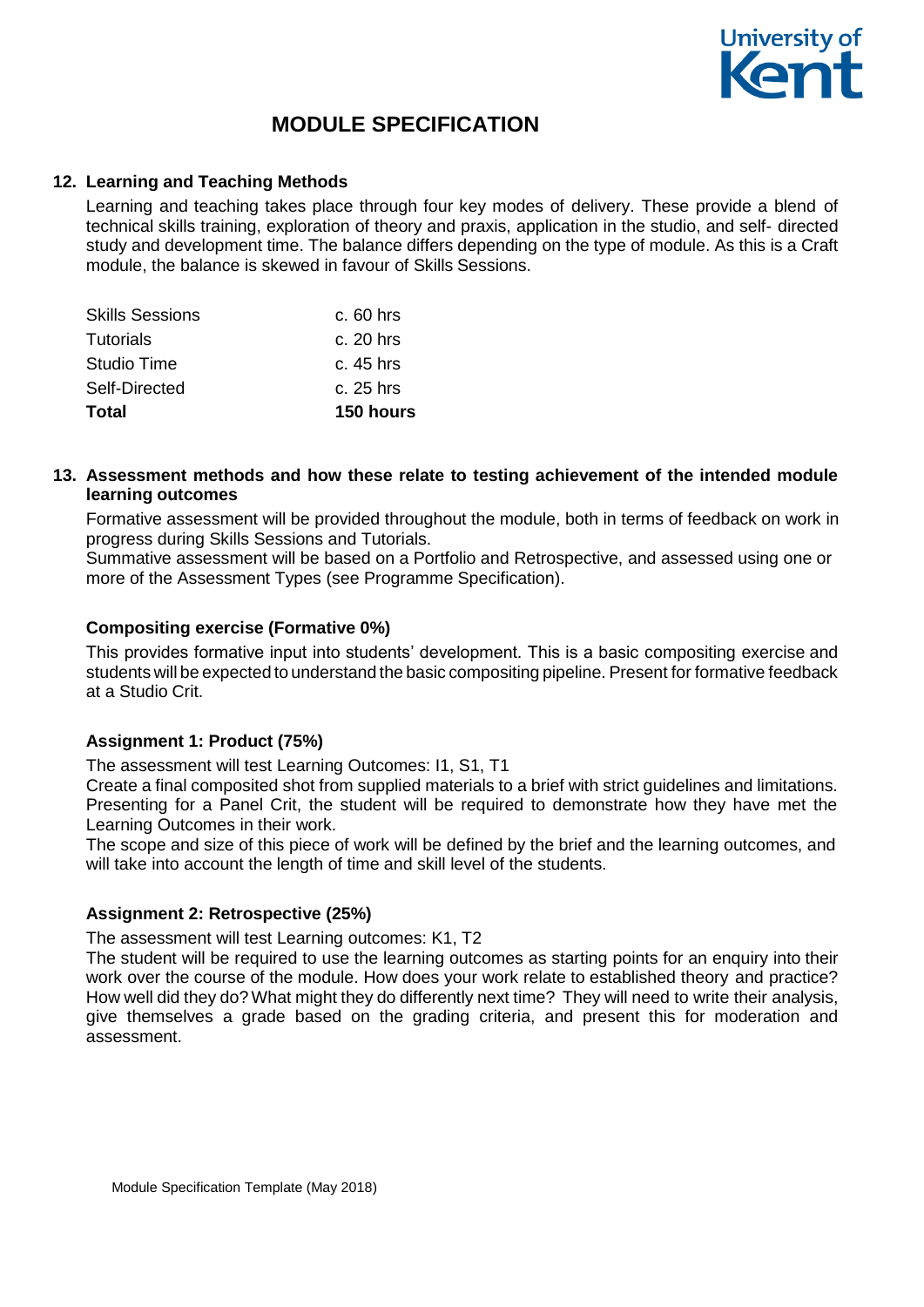

# **14. Map of Module Learning Outcomes (sections 8 & 9) to Learning and Teaching Methods (section12) and methods of Assessment (section 13).**

| <b>Module learning</b><br>outcome   | 8.1 | 9.1 | 9.2 |
|-------------------------------------|-----|-----|-----|
| <b>Learning/ teaching</b><br>method |     |     |     |
| <b>Skills Sessions</b>              | X   | X   | X   |
| <b>Tutorials</b>                    | X   | X   | X   |
| <b>Studio Time</b>                  | X   | X   | X   |
| Self-Directed                       | X   | X   | X   |
| <b>Assessment method</b>            |     |     |     |
| Product                             | X   |     |     |
| Retrospective                       |     | X   | x   |

#### **15. Inclusive module design**

The Collaborative Partner recognises and has embedded the expectations of current disability equality legislation, and supports students with a declared disability or special educational need in its teaching. Within this module we will make reasonable adjustments wherever necessary, including additional or substitute materials, teaching modes or assessment methods for students who have declared and discussed their learning support needs. Arrangements for students with declared disabilities will be made on an individual basis, in consultation with the Collaborative Partner's disability/dyslexia support service, and specialist support will be provided where needed.

#### **16. Campus(es) or Centre(s) where module will be delivered:** Escape Studios

#### **17. Internationalisation**

Visual effects is by its nature an international discipline, and learning resources, materials and directed learning will include resources, examples and case studies from across the world.

# **18. Partner College/Validated Institution:**

Pearson College London / Escape Studios

#### **19. University School responsible for the programme:**

School of Engineering and Digital Arts